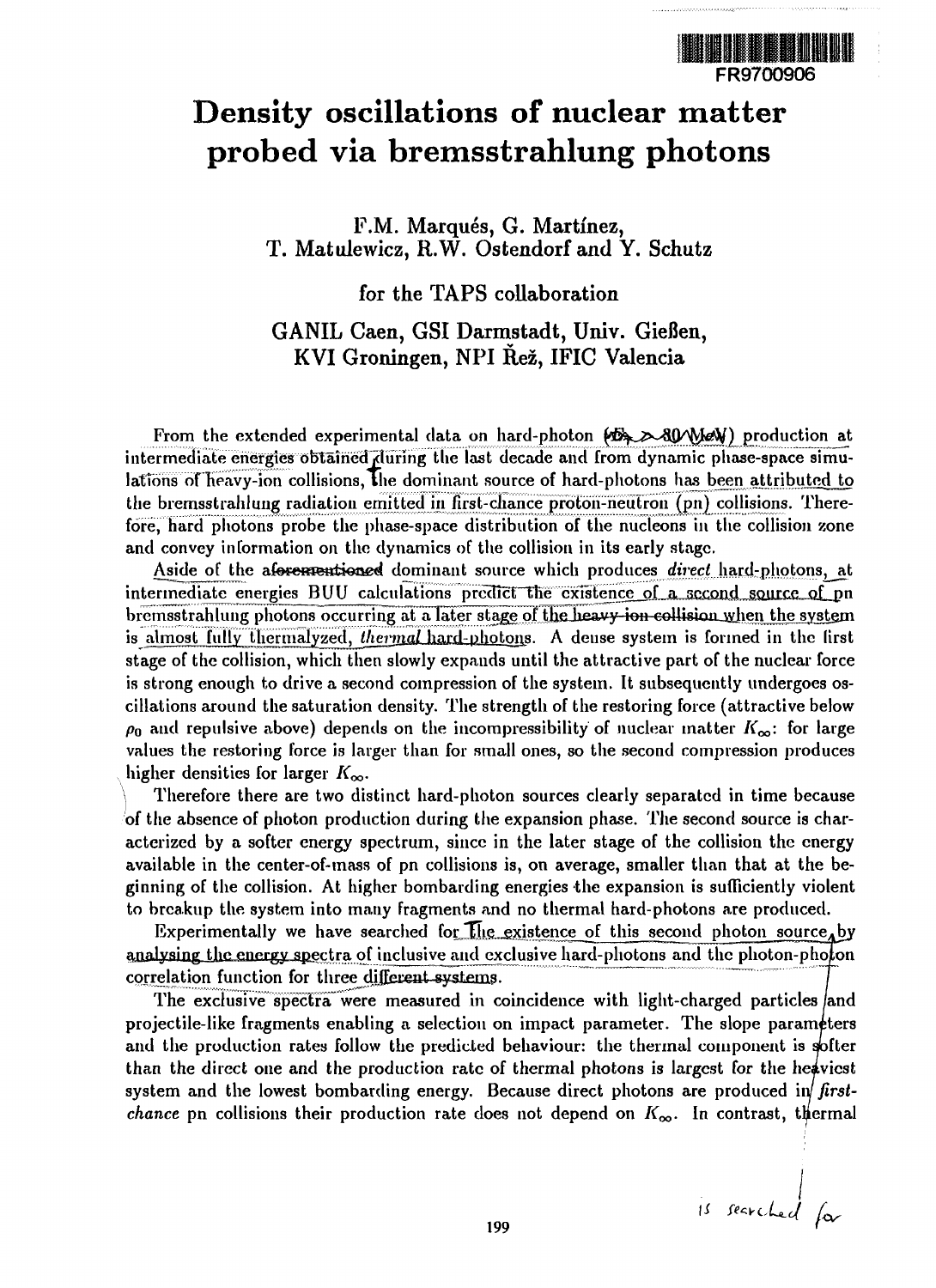photons are very sensitive to the amplitude of the density oscillation and thus to  $K_{\infty}$ . It should be emphasized that  $K_{\infty}$  is deduced from the relative yield of thermal to direct hardphotons, thus making this method almost independent of the choice of the nucleon-nucleon cross-section. Comparing the measured relative rates of the hard-photon production to the ones calculated with BUU we obtain the value  $K_{\infty} = (290 \pm 50)$ . The exclusive spectra show clearly that the thermal-photon relative intensity and slope are lower for peripheral collisions, as one should expect since the compression effects are less important in these. We thus conclude that the two components observed in the experimental hard-photon spectrum confirm the predicted existence of a thermal hard-photon source in addition to the dominant hard-photon production in first-chance nucleon-nucleon collisions.

A more powerful tool to characterize the properties of the photon source is provided by the technique of Bose-Einstein correlations (or intensity interferometry) between independent hard-photons, which allow to determine directly the collision geometry. The two-photon correlation function provides a direct mapping of the Fourier transform  $\rho(q)$  of the spacetime photon-source distribution *p(r):*

$$
C_{12}(q) = 1 + \lambda |\varrho(q)|^2 \t\t(1)
$$

and therefore gives access to information on the medium from which they are emitted.

To study the efFect of a secondary photon-source displaced in space-time by the fourvector  $\Delta r$ , we have assumed that both sources have the same distribution  $\rho(r)$  and we have called  $A_D$  the relative intensity of direct hard-photons and  $A_T = 1 - A_D$  the one of thermal hard-photons. The interference term is then modulated by a factor depending on the relative intensities of the two sources and on their space-time separation:

$$
C_{12}(q) = 1 + \lambda |\varrho(q)|^2 \{A_D^2 + A_T^2 + 2A_D A_T \cos(q\Delta r)\}.
$$
 (2)

In the case of no density oscillation, i.e. one source, as would happen at bombarding energies high enough to break the system into fragments,  $A_T = 0$ , and Eq. (2) reduces to Eq. (1).

This analysis has been applied to the data measured for two of the three systems studied in order to demonstrate the high sensitivity of the correlation technique to the characteristics of the photon source. The study of the projection of the experimental correlation functions onto the Lorentz-invariant relative four-momentum  $Q = ({\bf q}^2 - q_0^2)^{1/2}$  shows that in the case of the lighter system the correlation function exhibits at small *Q* a clear Gaussian-like pattern, which analysed in terms of Eq. (1) corresponds to a large photon-source, while in the case of the heavier system no Gaussian-like pattern is observed. We therefore conclude that Eq. (1) that assumes one space-time source cannot represent the experimental correlation functions.

We have then analysed the correlation functions in terms of Eq. (2) and found that the assumption that hard photons are emitted from two distinct sources leads to an excellent agreement with the data. The effect of the second source is to attenuate for the light system the Gaussian pattern expected in the correlation function and to completely wash out the pattern for the heavy system where the intensities of both sources are equal. The values deduced for the source size follow the size of the compound system, demonstrating that the observed effect is related to the size of the colliding heavy-ions; the values deduced for the relative intensity of direct hard-photons are in excellent agreement with the relative intensity *AD* predicted by BUU calculations.